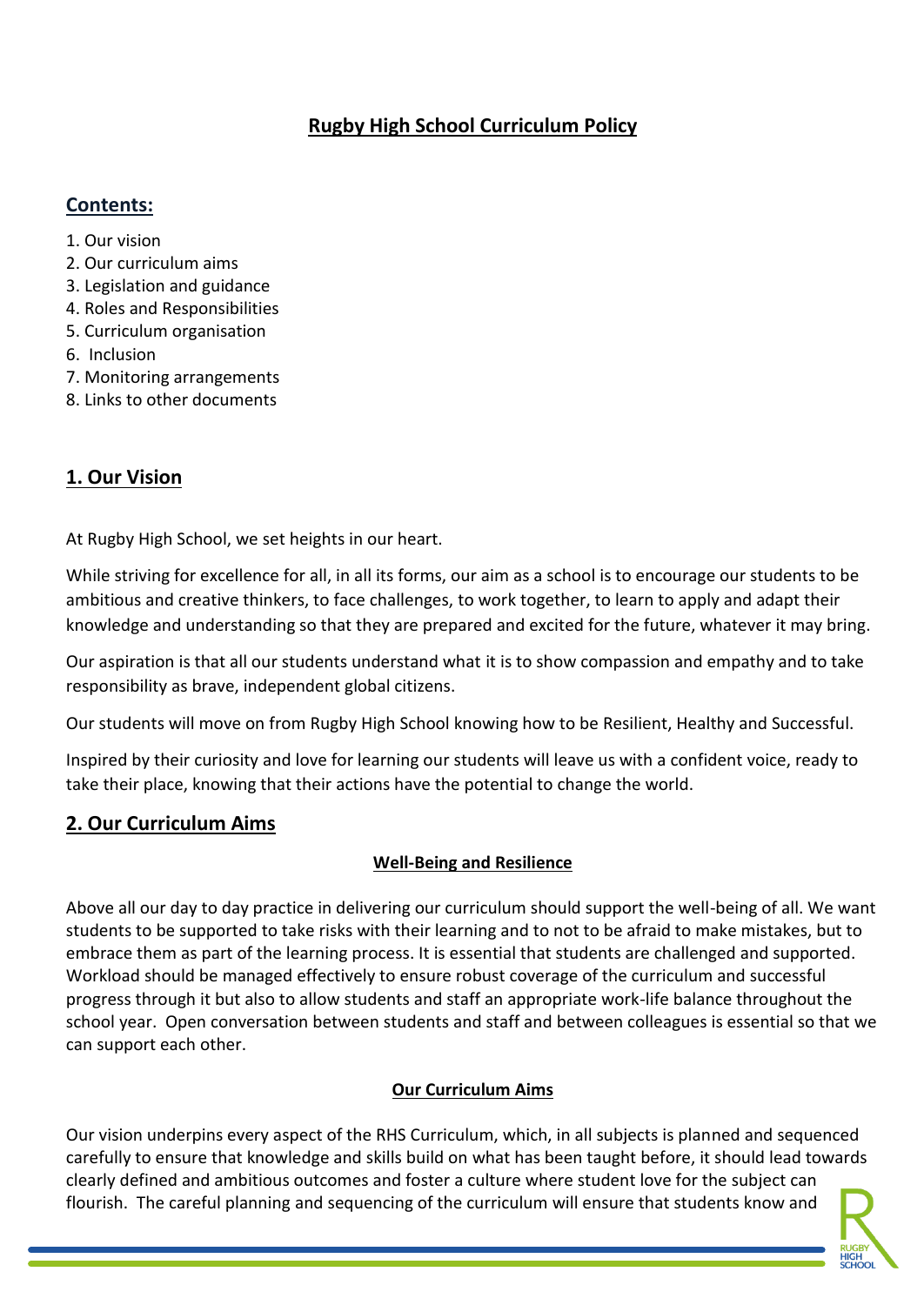remember more as they make progress through the curriculum and our assessment will evidence this. Students should understand the relevance of their learning and how it links, where appropriate, to other subjects, and to their future.

We will continue to supplement our curriculum with a broad range of learning experiences outside the classroom including an extensive co-curricular offer, curriculum related visits and off-site activities, residential stays and access to the Duke of Edinburgh Award Scheme. We recognise that learning is sometimes best undertaken in a single block of time and will collapse the timetable in order to be able to offer extended learning opportunities.

Whilst we believe that extension (examined options) and enrichment (generally not examined) rather than acceleration is appropriate for most students, we will continue to make provision for students on an individual basis e.g. early GCSE entry for bilingual students in MFL.

## **3. Legislation and Guidance**

This policy reflects the requirements of the [National Curriculum programmes of study,](https://www.gov.uk/government/collections/national-curriculum) which all maintained schools in England must teach.

It also reflects requirements for inclusion and equality as set out in the Special Educational Needs and [Disability Code of Practice 2014](https://www.gov.uk/government/publications/send-code-of-practice-0-to-25) and [Equality Act 2010,](http://www.legislation.gov.uk/ukpga/2010/15/part/6/chapter/1) and refers to curriculum-related expectations of governing boards set out in the Department for Education's [Governance Handbook.](https://www.gov.uk/government/publications/governance-handbook)

This policy reflects the requirements for academies to provide a broad and balanced curriculum as per the [Academies Act 2010,](http://www.legislation.gov.uk/ukpga/2010/32/section/1A) and the [National Curriculum programmes of study](https://www.gov.uk/government/collections/national-curriculum) which we have chosen to follow.

It also reflects requirements for inclusion and equality as set out in the [Special Educational Needs and](https://www.gov.uk/government/publications/send-code-of-practice-0-to-25)  [Disability Code of Practice 2014](https://www.gov.uk/government/publications/send-code-of-practice-0-to-25) and [Equality Act 2010,](http://www.legislation.gov.uk/ukpga/2010/15/part/6/chapter/1) and refers to curriculum-related expectations of governing boards set out in the Department for Education's [Governance Handbook.](https://www.gov.uk/government/publications/governance-handbook)

This policy complies with our funding agreement and articles of association.

## **4. Roles and Responsibilities**

#### **4.1 The governing board**

The governing board will monitor the effectiveness of this policy and hold the headteacher to account for its implementation.

The governing board will also ensure that:

- A robust framework is in place for setting curriculum priorities and aspirational targets
- Enough teaching time is provided for pupils to cover the National Curriculum and other statutory requirements
- The school is complying with its funding agreement and teaching a "broad and balanced curriculum" which includes English, maths, science and (subject to providing the right to withdraw) religious education, and enough teaching time is provided for pupils to cover the requirements of the funding agreement
- Proper provision is made for pupils with different abilities and needs, including children with special educational needs (SEN)

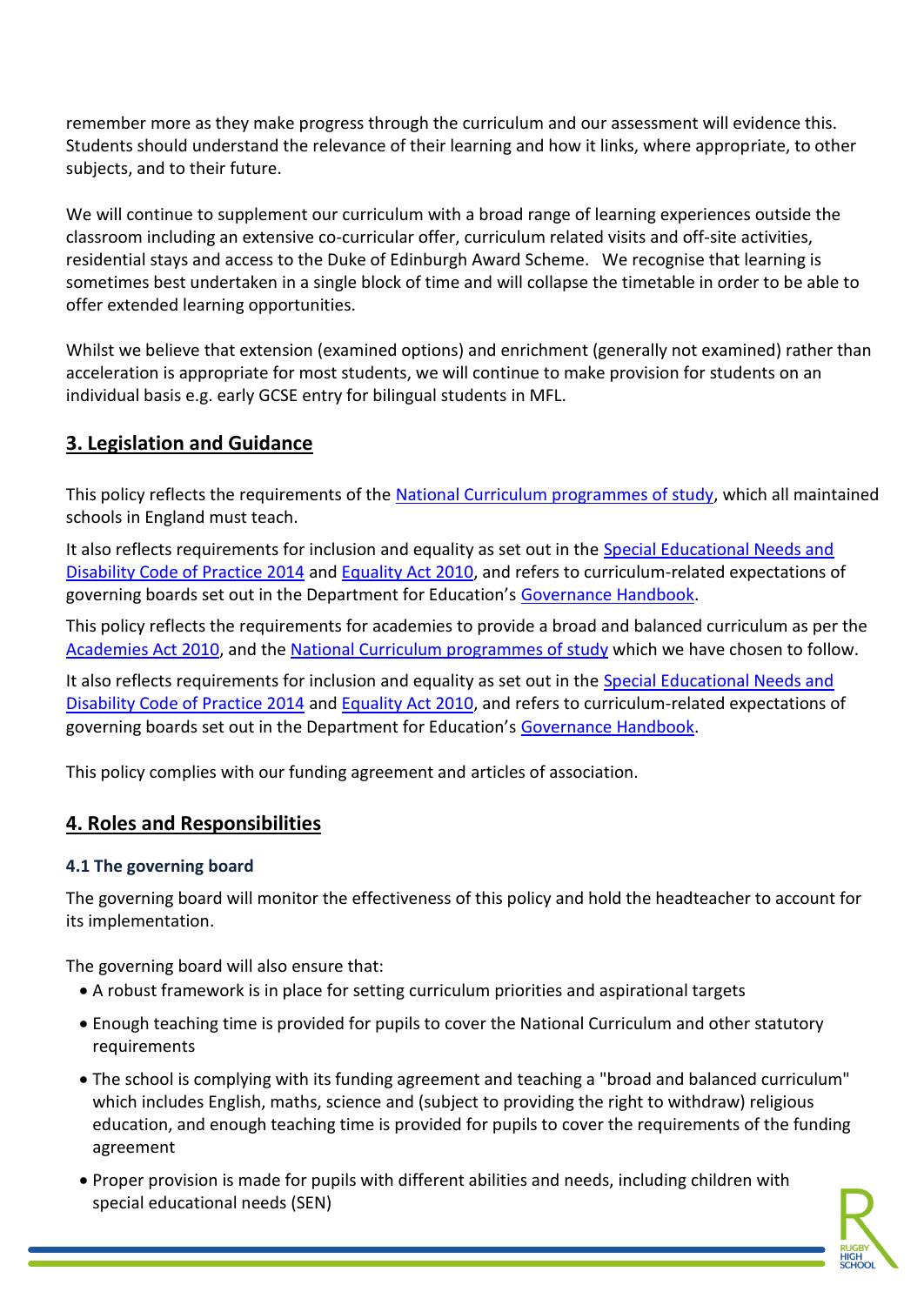- All courses provided for pupils below the age of 19 that lead to qualifications, such as GCSEs and Alevels, are approved by the secretary of state
- The school implements the relevant statutory assessment arrangements
- It participates actively in decision-making about the breadth and balance of the curriculum
- It fulfils its role in processes to disapply pupils from all or part of the National Curriculum, where appropriate, and in any subsequent appeals
- Pupils from year 8 onwards are provided with independent, impartial careers guidance, and that this is appropriately resourced

#### **4.2 Headteacher**

- The headteacher is responsible for ensuring that this policy is adhered to, and that:
- All required elements of the curriculum, and those subjects which the school chooses to offer, have aims and objectives which reflect the aims of the school and indicate how the needs of individual pupils will be met
- The amount of time provided for teaching the required elements of the curriculum is adequate and is reviewed by the governing board
- Where appropriate, the individual needs of some pupils are met by permanent or temporary disapplication from all or part of the National Curriculum
- They manage requests to withdraw children from curriculum subjects, where appropriate
- The school's procedures for assessment meet all legal requirements
- The governing board is fully involved in decision-making processes that relate to the breadth and balance of the curriculum
- The governing board is advised on whole-school targets in order to make informed decisions
- Proper provision is in place for pupils with different abilities and needs, including children with SEN

#### **4.3 Other staff**

Other staff will ensure that the school curriculum is implemented in accordance with this policy.

- The Deputy Headteacher has oversight of the curriculum and supports Curriculum Leaders to ensure that needs are met to enable the effective organisation, planning and delivery of each subject.
- Curriculum Leaders are responsible for the planning and sequencing of their curriculum and for resourcing, and monitoring curriculum delivery.
- Subject teachers will ensure that they deliver lessons in line with the planned curriculum, agreed with their Curriculum leader.
- Curriculum Leaders and Subject Teachers will exercise their professional judgement in deciding how best to deliver their curriculum whilst ensuring consistency of quality of provision.

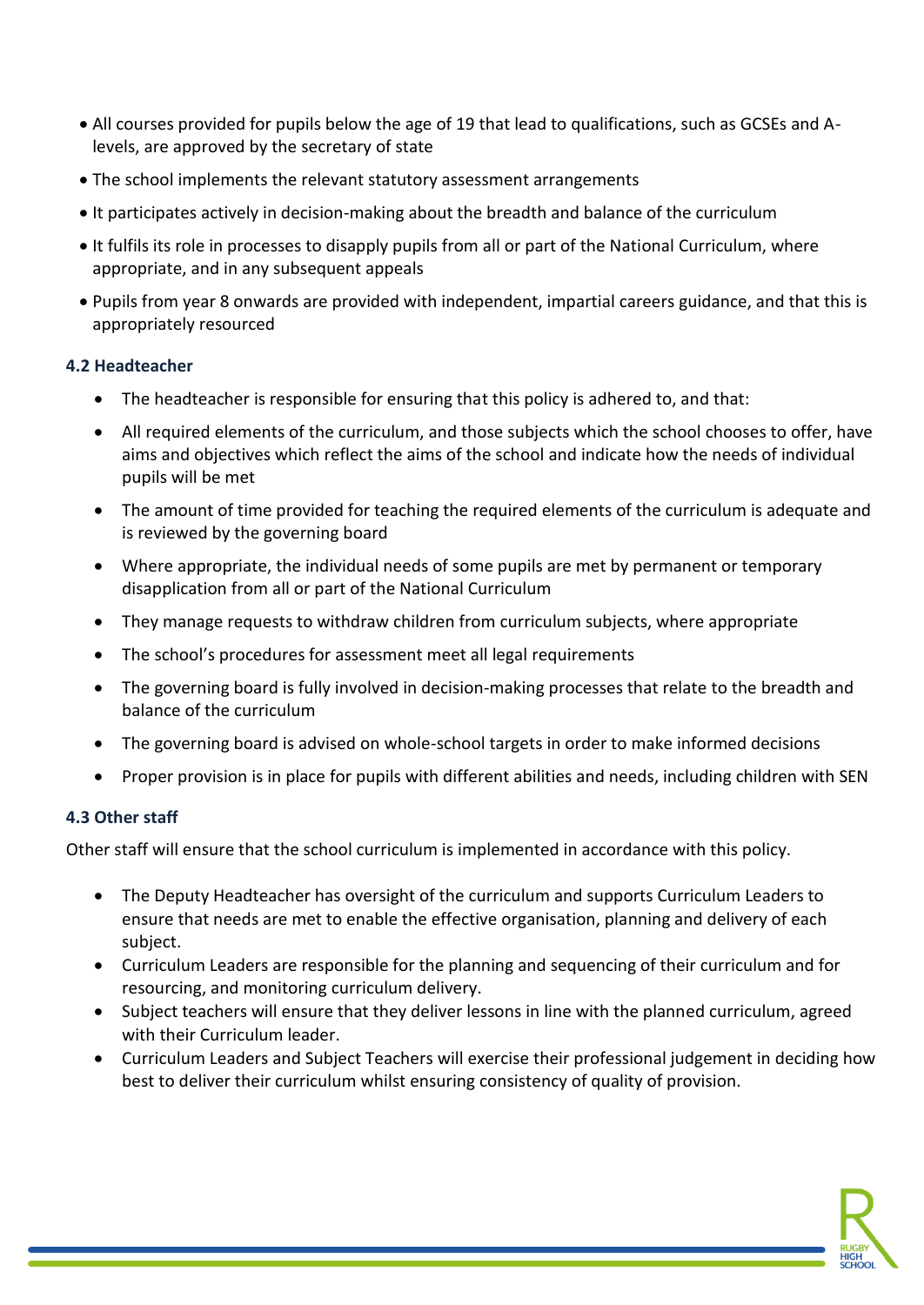# **5. Curriculum Organisation**

## **Key Stage 3**

Our Key Stage 3 curriculum is designed to give students access to a broad range of subjects and allow them to develop their interests, knowledge and skills through academic and creative experiences which enable them to make an informed choice about their future GCSE options. Our aim is to provide students with strong foundation in these subjects so that they are prepared for their next steps, and are ready to embark on their next stage of study excited and curious about what will come next. More specific detail about each subject area can be found on the department pages of the RHS website – [www.rugbyhighschool.co.uk.](http://www.rugbyhighschool.co.uk/) See also, links to other policies at the end of this document for additional information.

# **Year 7**

| <b>Subject</b> | <b>No. Lessons</b> | <b>Subject</b>          | No.     |
|----------------|--------------------|-------------------------|---------|
|                |                    |                         | Lessons |
| English        | 4                  | French OR Spanish       | 2       |
| Mathematics    | 5                  | Latin                   | 2       |
| Science        | 3                  | <b>Computer Studies</b> |         |
| History        | າ                  | <b>PHSE</b>             |         |
| Geography      |                    | Drama                   |         |
| <b>PRS</b>     |                    | Music                   |         |
| PE             | 3                  | Art                     |         |

## **Year 8 & 9**

| <b>Subject</b> | No. Lessons | <b>Subject</b>             | <b>No.Lessons</b> |
|----------------|-------------|----------------------------|-------------------|
| English        | 4           | French OR Spanish OR Latin | 2                 |
| Mathematics    |             | French OR Spanish OR Latin |                   |
| Science        | 4           | <b>Computer Studies</b>    |                   |
| History        |             | PSHE/Food/Textiles         | $7*$              |
| Geography      |             | Drama                      |                   |
| <b>PRS</b>     |             | Music                      |                   |
| <b>PE</b>      | 3           | Art                        |                   |

\*Taught in rotation

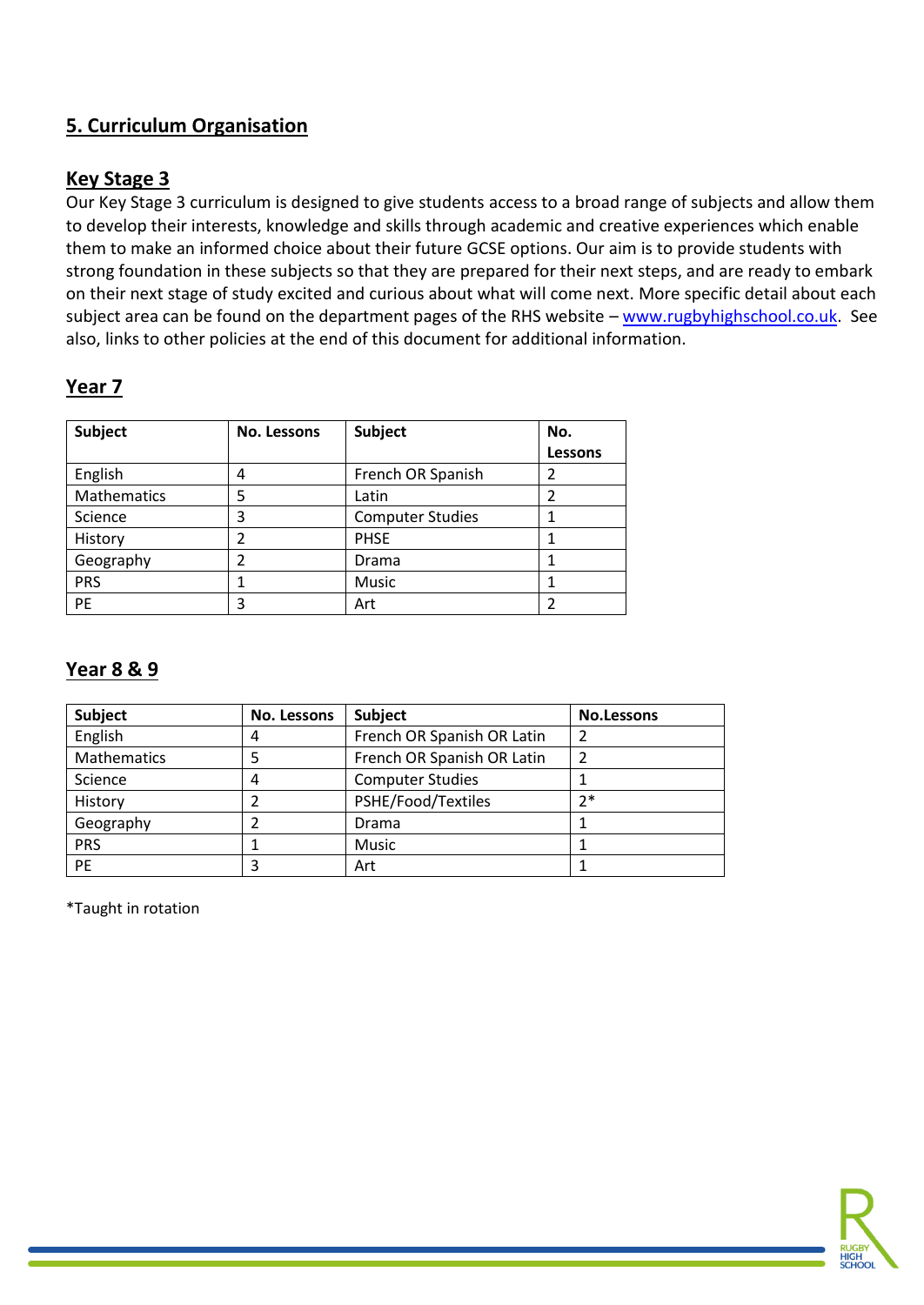## **Key Stage 4**

At Key Stage 4 the focus will be on providing depth and on excellence, creating the circumstances in which each student can do as well as she possibly can. Whilst the core offer will be standard for all, there are opportunities for students to personalise it. The National Curriculum access entitlements will be observed. Whilst the school notes the EBacc, it does not require students to study one of either History or Geography.

Students will be able to choose three options from the Options Curriculum. To increase flexibility, options will be blocked according to students' preferences.

#### **The Core Curriculum**

| <b>Subject</b>                              | <b>Number of Lessons</b>   |
|---------------------------------------------|----------------------------|
| French, Spanish or Latin                    | 3                          |
| <b>Combined Science</b>                     | 6                          |
| English and English Literature              | 4                          |
| <b>Mathematics</b>                          | 4                          |
| PHSE/RSE/Citizenship/Financial and Economic | Taught through a series of |
| <b>Well Being</b>                           | collapsed timetable days   |
| <b>Physical Education</b>                   | 3                          |
| Religious Education (PRS non-examined)      |                            |

#### **Options Curriculum**

| Subject                   | <b>Number of Lessons</b> |
|---------------------------|--------------------------|
| Latin                     | 3                        |
| Art Textiles OR Art       | 3                        |
| Drama                     | 3                        |
| <b>Food and Nutrition</b> | 3                        |
| French                    | 3                        |
| Geography                 | 3                        |
| History                   | 3                        |
| <b>Business Studies</b>   | 3                        |
| Music                     | 3                        |
| Separate Sciences         | 3                        |
| Spanish                   | 3                        |
| <b>PRS</b>                | 3                        |
| <b>Computer Science</b>   | 3                        |

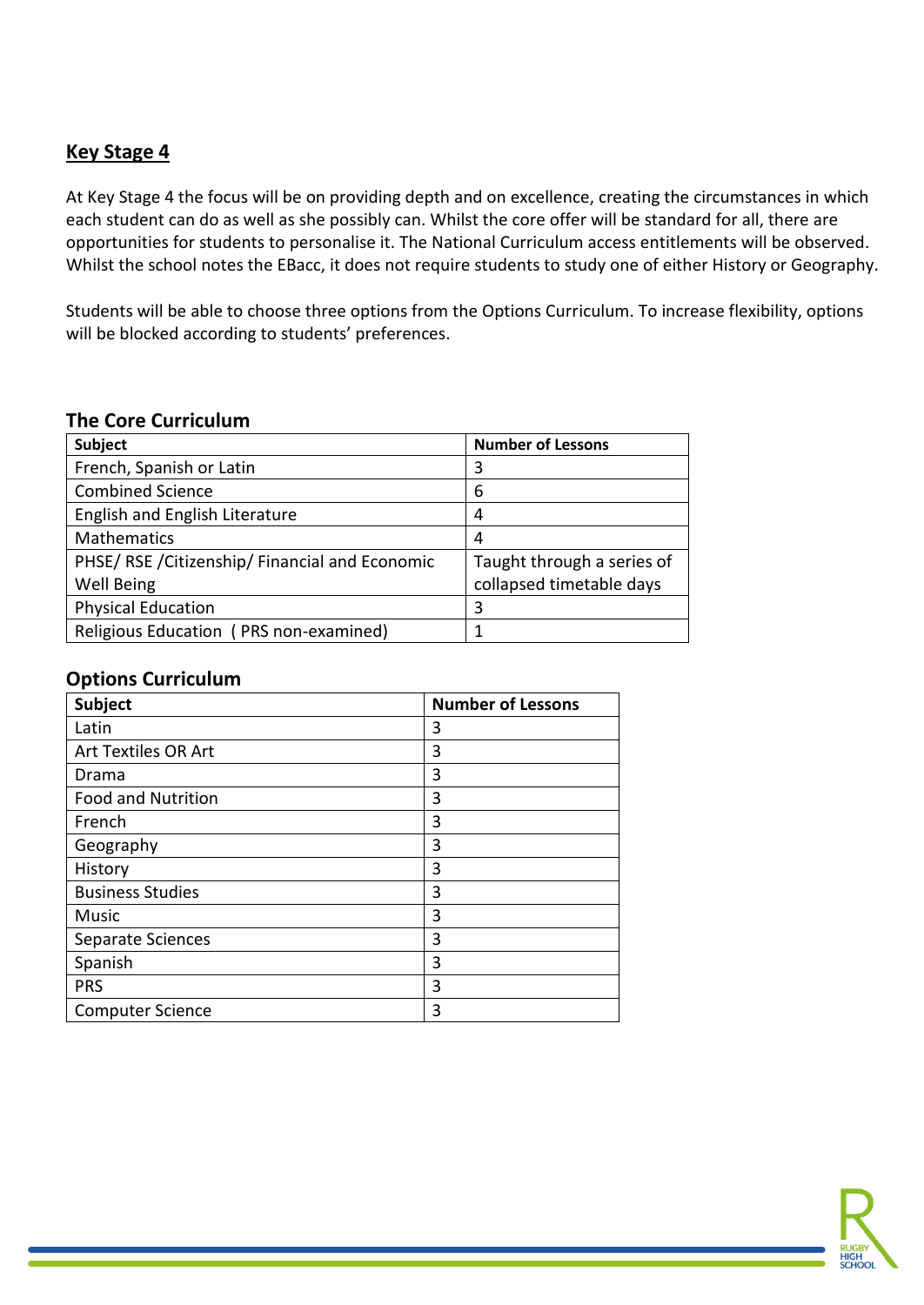## **Key Stage 5 - RH6**

Students in Year 12 normally study 3 subjects to A-Level. An Extension Curriculum provides students with further opportunities for personalisation. Students will be able to take an Extended Project worth the equivalent of an AS level.

An enrichment curriculum offers a wide range of examined and non-examined options. The offer varies from year to year according to staff availability and will include life skills such as cooking on a limited budget and PE.

| <b>Subjects Available at RH6</b> |
|----------------------------------|
| Art-Fine Art/Textiles            |
| <b>Biology</b>                   |
| <b>Business</b>                  |
| Chemistry                        |
| <b>Classical Civilisation</b>    |
| <b>Computer Science</b>          |
| Drama                            |
| Economics                        |
| English Language                 |
| <b>English Literature</b>        |
| French                           |
| <b>Further Mathematics</b>       |
| Geography                        |
| PE                               |
| Politics                         |
| History                          |
| Latin                            |
| <b>Mathematics</b>               |
| Music                            |
| Philosophy and Religious Studies |
| Physics                          |
| Psychology                       |
| Sociology                        |
| Spanish                          |

#### **Curriculum Recovery**

The Covid-19 pandemic has impacted on coverage of the curriculum in all areas, and at all Key Stages. All Curriculum Leaders and teaching staff have adapted their curriculum for remote teaching, and as we return to school in the Autumn term 2021 Curriculum Leaders are working with teaching staff to adapt the pace and sequencing of the curriculum in order to fill knowledge gaps and consolidate topics and skills covered while students were learning remotely.

## **6. Inclusion**

Teachers set high expectations for all pupils. They will use appropriate assessment to set ambitious targets and plan challenging work for all groups, including:

- More able pupils
- Pupils with lower prior attainment
- Pupils from disadvantaged backgrounds
- Pupils with SEND
- Pupils with English as an additional language (EAL)

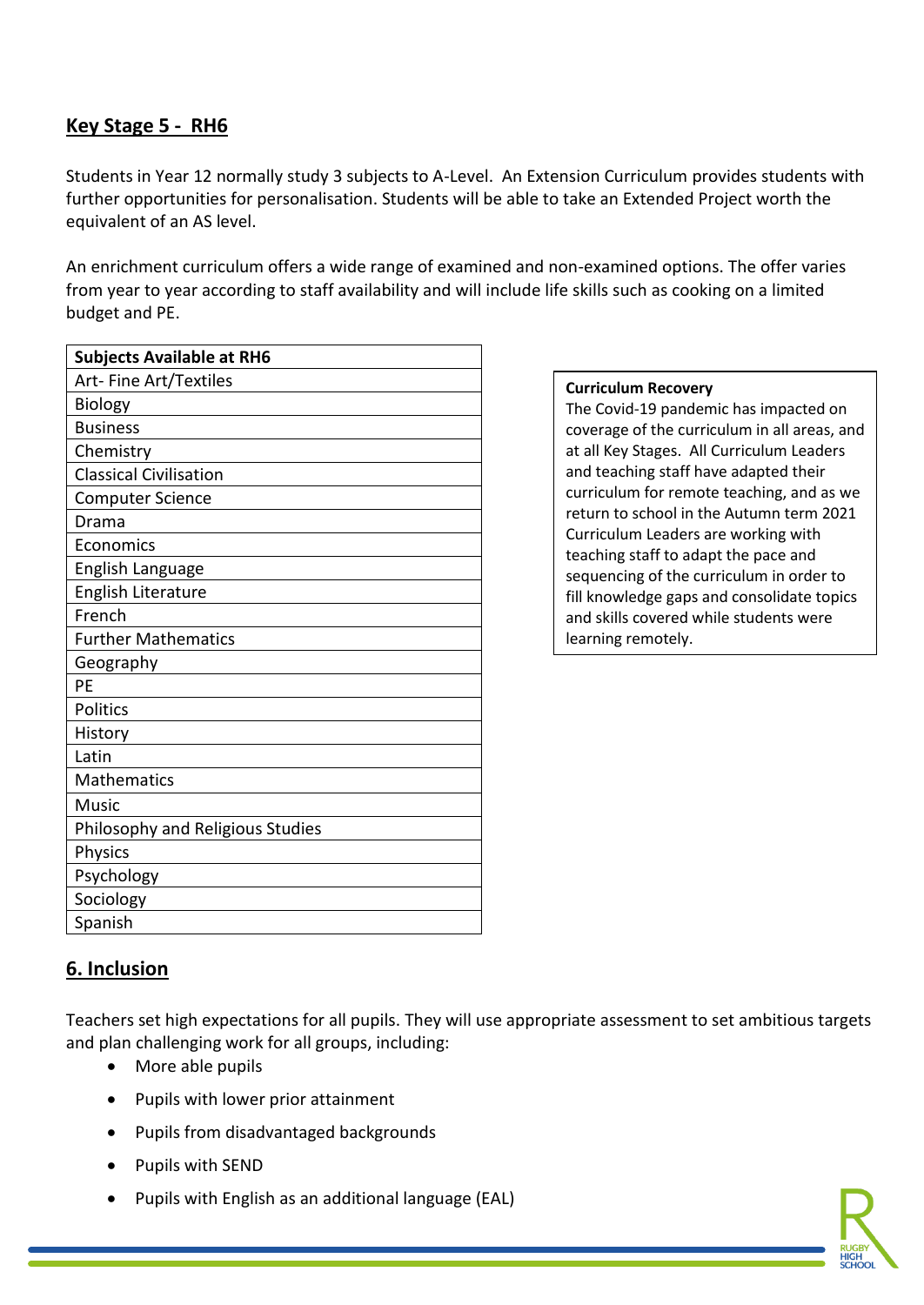Teachers will plan lessons so that pupils with SEN and/or disabilities can study every National Curriculum subject, wherever possible, and ensure that there are no barriers to every pupil achieving.

Teachers will also take account of the needs of pupils whose first language is not English. Lessons will be planned so that teaching opportunities help pupils to develop their English, and to support pupils to take part in all subjects.

Further information can be found in our statement of equality information and objectives, and in our SEND policy and information report.

## **7. Monitoring Arrangements**

Governors monitor coverage of National Curriculum subjects and compliance with other statutory requirements through:

Meetings with the Headteacher and visits into the school. Governors sitting on the Quality Assurance Committee (QAC) visit once per term.

Governors monitor whether the school is complying with its funding agreement and teaching a "broad and balanced curriculum" which includes the required subjects, through:

Meetings with the Headteacher and visits into the school. Governors sitting on the Quality Assurance Committee visit once per term.

Senior Leaders and Curriculum Leaders monitor the way their curriculum is delivered throughout the school by:

• Carrying out learning walks and lesson drop ins, or full lesson observations where appropriate, book trawls, moderation and standardisation meetings, student voice which includes student surveys, and School Council meetings.

Curriculum Leaders also have responsibility for monitoring the way in which resources are stored and managed.

Senior Leaders and Curriculum Leaders also have responsibility for ensuring that the curriculum is delivered as fully as possible in the case of a school closure.

This policy will be reviewed every year by the Headteacher and lead governor on the QAC. At every review, the policy will be shared with the full governing board.

#### **8. Links to other policies**

- This policy links to the following policies and procedures:
- Assessment policy
- Examination policy
- SEND policy and information report
- Equality information and objectives
- E learning policy
- Remote leaning policy